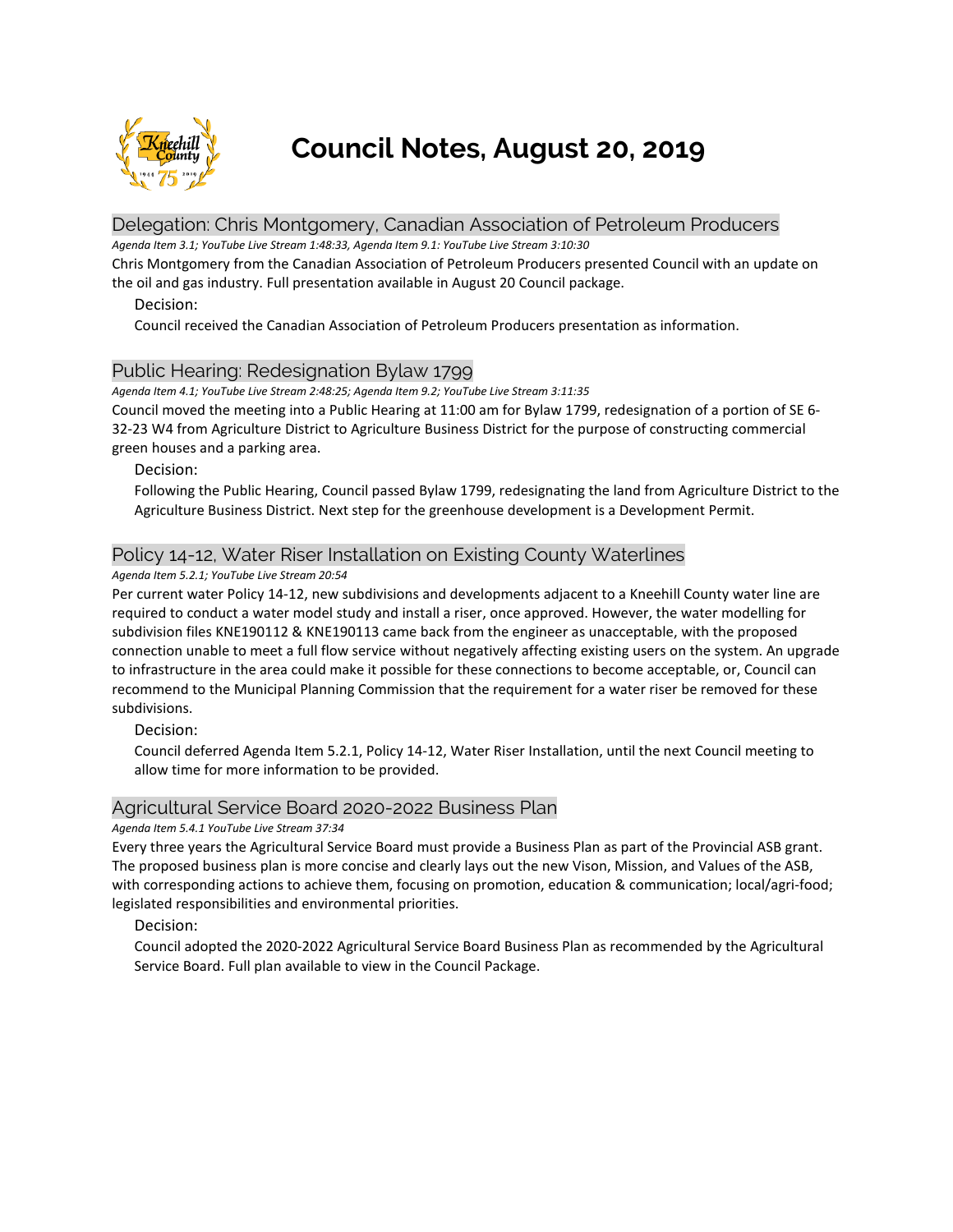# Red Deer River Watershed Alliance

*Agenda Item 5.4.2; YouTube Live Stream 47:51*

At the March Agricultural Service Board meeting, a motion was made recommending Council discontinue its membership, (beginning in 2020) with the Red Deer River Watershed Alliance (RDRWA), as there is an ensuing membership fee, and Kneehill County's ASB programs already overlap the service provided by the RDRWA.

## Decision

Council supported the recommendation of the Agricultural Service Board to discontinue its membership with the Red Deer River Watershed Alliance (RDRWA).

## Town of Olds Request for Administrative Costs of RCMP

### *Agenda Item 5.5.1; YouTube Live Stream 1:06:15*

Kneehill County received a request from the Town of Olds to fund a portion of the administrative costs of the Olds RCMP detachment. Funding this request from Olds may set precedence with the other four detachments that also service Kneehill County, which could cost over \$25,000.00.

### Decision

Council directed Administration to complete more research on policing services, and bring back options to Council this fall in budget deliberations.

## Public Auction Tax Sale Date

#### *Agenda Item 6.1; YouTube Live Stream 1:12:47*

The Municipal Government Act states in Section 418 that "Each municipality must offer for sale at a public auction any parcel of land shown on its tax arrears list if the tax arrears are not paid". The County currently has 5 parcels which may be at the Public Auction if the tax arrears remain unpaid prior to the sale date.

### Decision

Council approved the 2019 Tax Sale Date for Monday, October 28, 2019 at 2 pm, at the Kneehill County Administration Building.

# 2019 Project and Capital Budget Report

### *Agenda Item 6.2; YouTube Live Stream 1:17:29*

Administration presented the 2019 Project and Capital Budget Variance Report as of August 7, 2019. The full report is available in the Council package.

### Decision

Council received the report for information.

### Policy 15-10 Youth Sponsorship

*Agenda Item 7.1; YouTube Live Stream 1:22:30*

Administration received four requests for youth sponsorship from the Three Hills Soccer Association and one from the Acme Red Sox U11 Baseball Team for their teams to travel to Provincials. Funding the full requests will put the Youth Sponsorship account over-budget.

### Decision

Council approved funding the Acme Red Sox team in the amount of \$580.00 and the Three Hills Soccer Association in the amount of \$2,320.00 from the Youth Sponsorship Account.